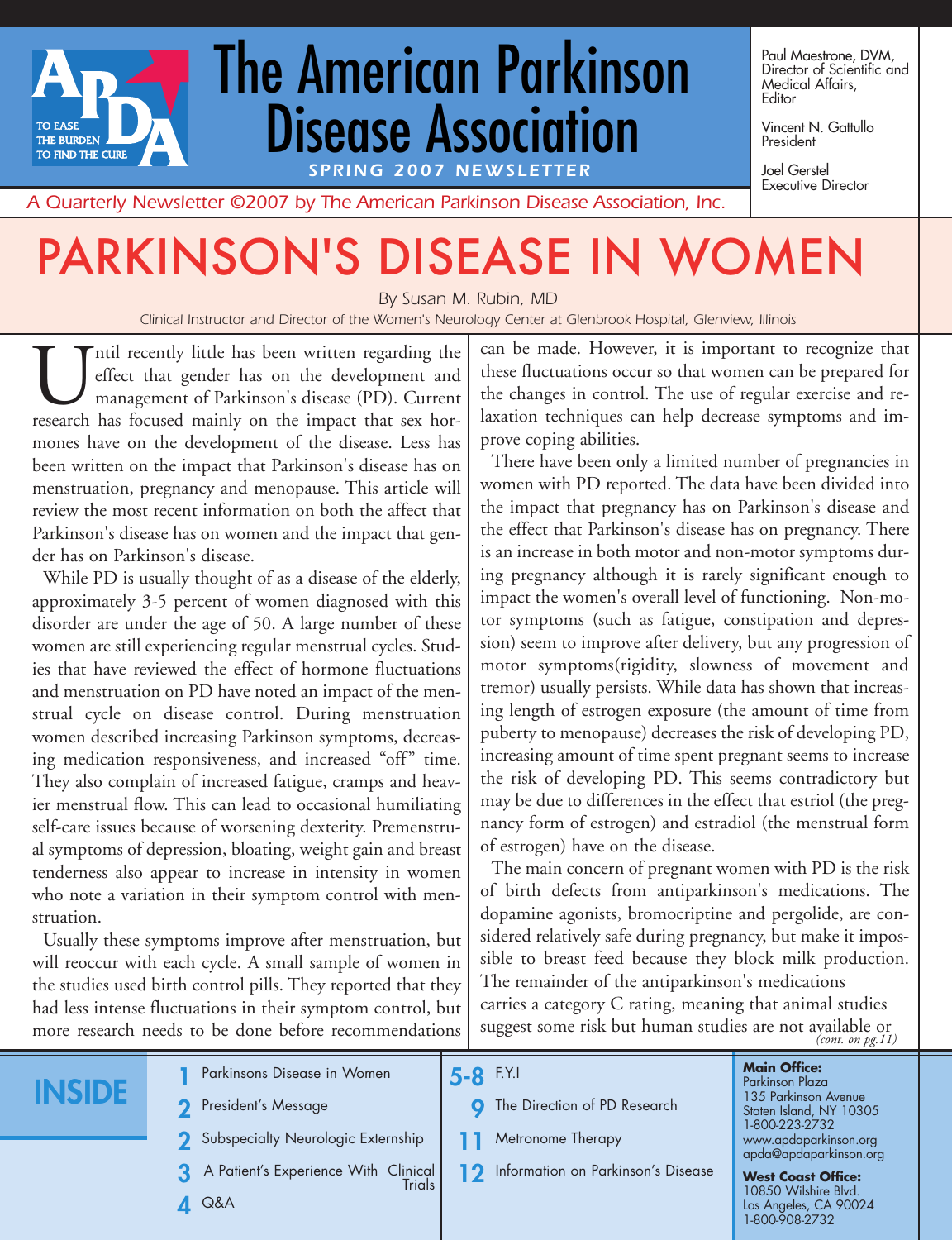## *President's Message*



*VINCENT N. GATTULLO PRESIDENT*

Dear Reader,

With calendar years and different fiscal, religious and cultural years, it is sometimes a challenge just to know what time zone you are occupying. At APDA we of course, begin the calendar year with a resounding "Happy New Year," while our fiscal year begins Sept. 1 and ends Aug. 31. With a nod to the Chinese Year of the Pig (which began Feb. 18), and in recognition of the Jewish Rosh Hashanah and Christian Advent in September and December respectively, I somehow think of our Parkinson's year as beginning in April, and as we go to press with this issue, we are in the middle of celebrating in style.

Each April our awareness and research fund-raising efforts grow - a tribute to the thousands of chapter presidents and members, I&R center coordinators, support groups and volunteers who make up our national network. Through walk-a-thons; awareness days; local exhibits and regional symposia; state, city and township proclamations; and collaborative support of our advocacy and fellow PD organizations, APDA is in the forefront of efforts to eradicate the disease and support those already diagnosed.

It is also the time - I think appro

priately - that our Scientific Advisory Board convenes to discuss and recommend research funding for the coming year - fiscal year, that is. These 15 eminent physicians and scientists volunteer their time and knowledge to assure that the funds raised by our grassroots partners are used to their most promising potential.

So, April, the month of Dr. James Parkinson's birthday and the official Parkinson's Disease Awareness Month, is a special, high-energy time for us at APDA, and in the coming months we will report the successes of your efforts and the research that has been selected to be supported.

On a sad note, I share with you the passing of John Haugen, APDA treasurer for the past seven years. John was a quiet, compassionate and charitable man whose loss will be felt not only by APDA but also by the many other organizations he served and people whose lives he touched. Our sympathies go to his wife, Sophia, and his family.



Vincent N. Gattullo President

# SUBSPECIALTY NEUROLOGIC **EXTERNSHIP**

*By Tom Viviano, Coordinator APDA I&R Center Banner Good Samaritan Medical Center, Phoenix, AZ*

Banner Good Samaritan Medical Center in Phoenix, AZ is pleased to announce an opportunity for physicians to enhance their knowledge of Parkinson's disease. (PD) The new Subspecialty Neurologic Externship in Parkinson's disease will be supported by a grant from the Arizona Chapter of the American Parkinson Disease Association.

The course will allow hands-on experience with patients, as well as provide time for attendees to ask questions of the neurologists and therapists who comprise the course faculty.

Trained in Movement Disorders, faculty neurologist Padma Mahant, MD and Johan Samanta, MD see Parkinson's patients in their private practice, and at the Good Samaritan Neuroservices Clinic. They are also the Medical co-Directors of the APDA Information & Referral Center in Phoenix.

According to Dr. Mahant, "This an outstanding opportunity for physicians to fine tune their skills, while experiencing the most up to date therapies and research. We appreciate the support of the APDA and the efforts of their program coordinator, Tom Viviano, in helping to attain CME certification for the externship, as well as in developing promotional materials for this new teaching tool."

The course is free of charge to U.S. licensed neurologists, and offers 5.5 category 1 CME credits to attendees. Interested professionals can contact Tom Viviano at the Phoenix APDA I&R Center by calling 602-239-3542 for more information.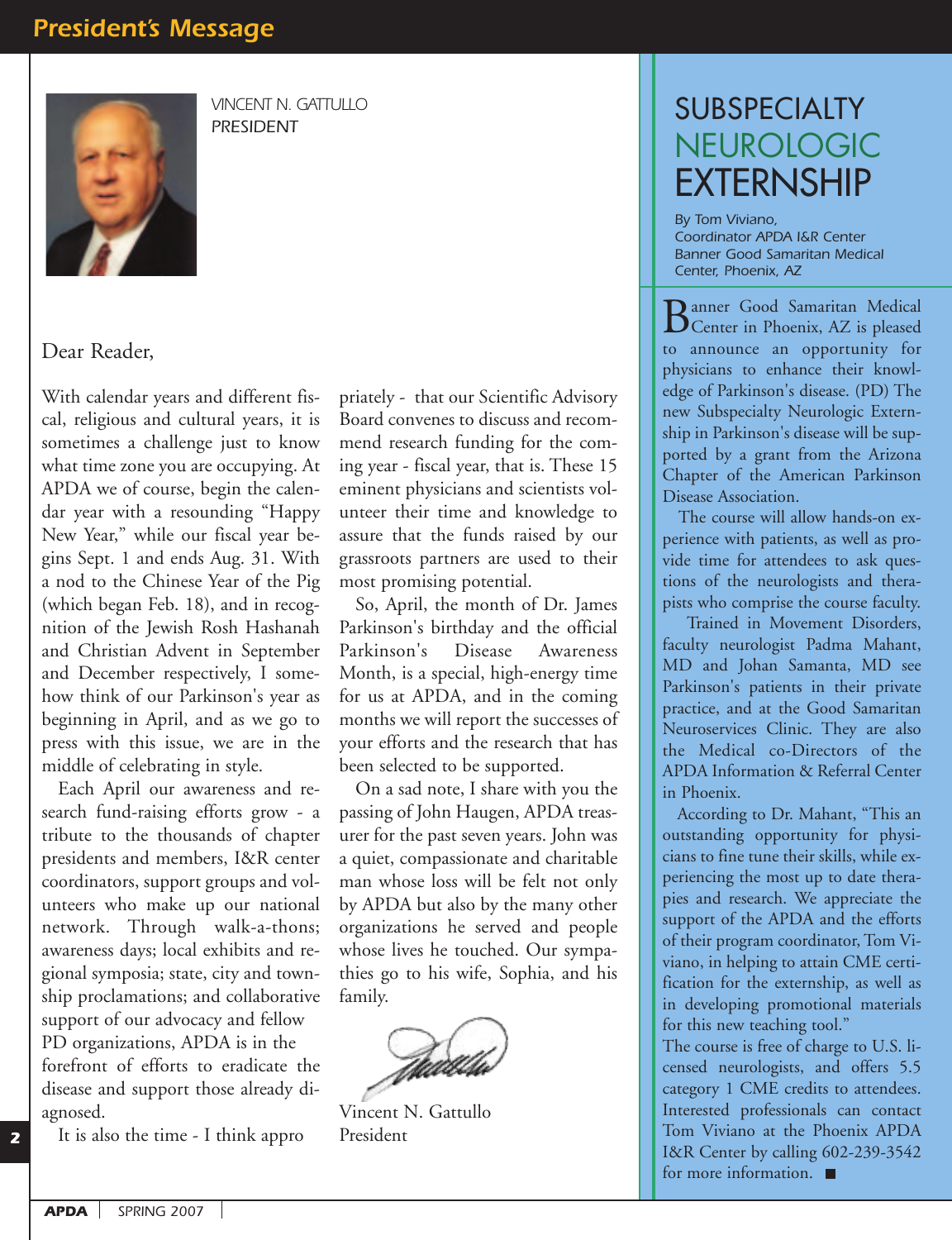# A PATIENT'S EXPERIENCE WITH CLINICAL TRIALS

*BY JEAN BURNS, Person with PD, PD Advocate for the Parkinson's Action Network and Volunteer for Arizona-APDA,* 



I was diagnosed with Parkinson's disease (PD) in January 2003. I immediately tried to find out everything I could about the disease. I learned that it is progressive and incurable, but I kept telling myself there must be something I could do to fight it. It was then that I stumbled across "clinical trials" as I searched the internet.

I found a listing of clinical trials for PD and located the ongoing studies in my area. I focused on one in particular with the potential to be neuroprotective because it had shown promising results in primates. It had also shown to be safe in the initial trial on humans.

The key criterion to join the trial was to not have begun any PD medications. While my doctor had urged me to start on PD medicines, I had refused to take any because my symptoms were not yet debilitating.

I printed out the trial information and made an appointment with my neurologist. When I showed him the info he read it with interest. He's never heard of the trial, but said that I met the profile. He asked that if I did sign up for the trial, to let him know.

I found it interesting and alarming that he hadn't known anything about the clinical trial. Why hadn't he? Here was a trial with great promise to slow or stop the progression of PD! If I got the drug, and it worked, I'd have the opportunity to get it years before the general population - years during which the progression of this horrible disease would be slowed down, or even stopped.

So why hadn't my doctor informed me about clinical trials? I thought it should have been an option for my treatment. Why had I been the one to inform him?

In 2005, the Advancing Parkinson's Trials campaign conducted a Harris Poll to determine why so few people with Parkinson's (PWP) participate in clinical trials and identify what barriers there were keeping PWP from participating. There were some surprising results from the poll:

Nearly all (95 percent) of the patients who were surveyed agreed that clinical trials for Parkinson's are necessary to find better treatments, yet only 11 percent reported their doctor ever suggested participating in a trial.

Of those PWP surveyed who were aware of trials, only 11 percent had received information about trials from their doctors.

About 40 percent of the PWP surveyed had learned about trials from support groups, and 27 percent had learned about trials from other PWP.

Only 14 percent of primary care physicians, 21 percent of neurologists, and 18 percent of PWP surveyed indicated that they were somewhat or very satisfied with the amount of information available about clinical trials for Parkinson's disease. Only one percent of PWPs participated in clinical trials.

The current number of PWP who participate in clinical trials and studies is far short of the number that researchers anticipate will be needed over the next two to three years for new trials. Because of a growing concern within the Parkinson's community about low levels of participation in trials, PDtrials was created.

PDtrials is an educational effort initiated by a consortium of national Parkinson's organizations, led by the Parkinson's Disease Foundation. Its purpose is to increase information and awareness about clinical trials. The Web site, www.Pdtrials.org, is an excellent source for people with Parkinson's to find current information about clinical trials.

Volunteer for PDtrials. You may see me at a local event handing out pamphlets from PDtrials, and answering questions.

There are many types of clinical trials for PD:

•Neurorestoration: These trials focus on ways to restore the brain cells damaged by Parkinson's disease.

•Neuroprotection: These trials focus on slowing down or stopping the progression of brain cell loss.

•Movement symptoms: These trials focus on tremors, rigidity, freezing attacks, difficulty walking, loss of fine motor control, and balance problems.

*(cont. on page 10)*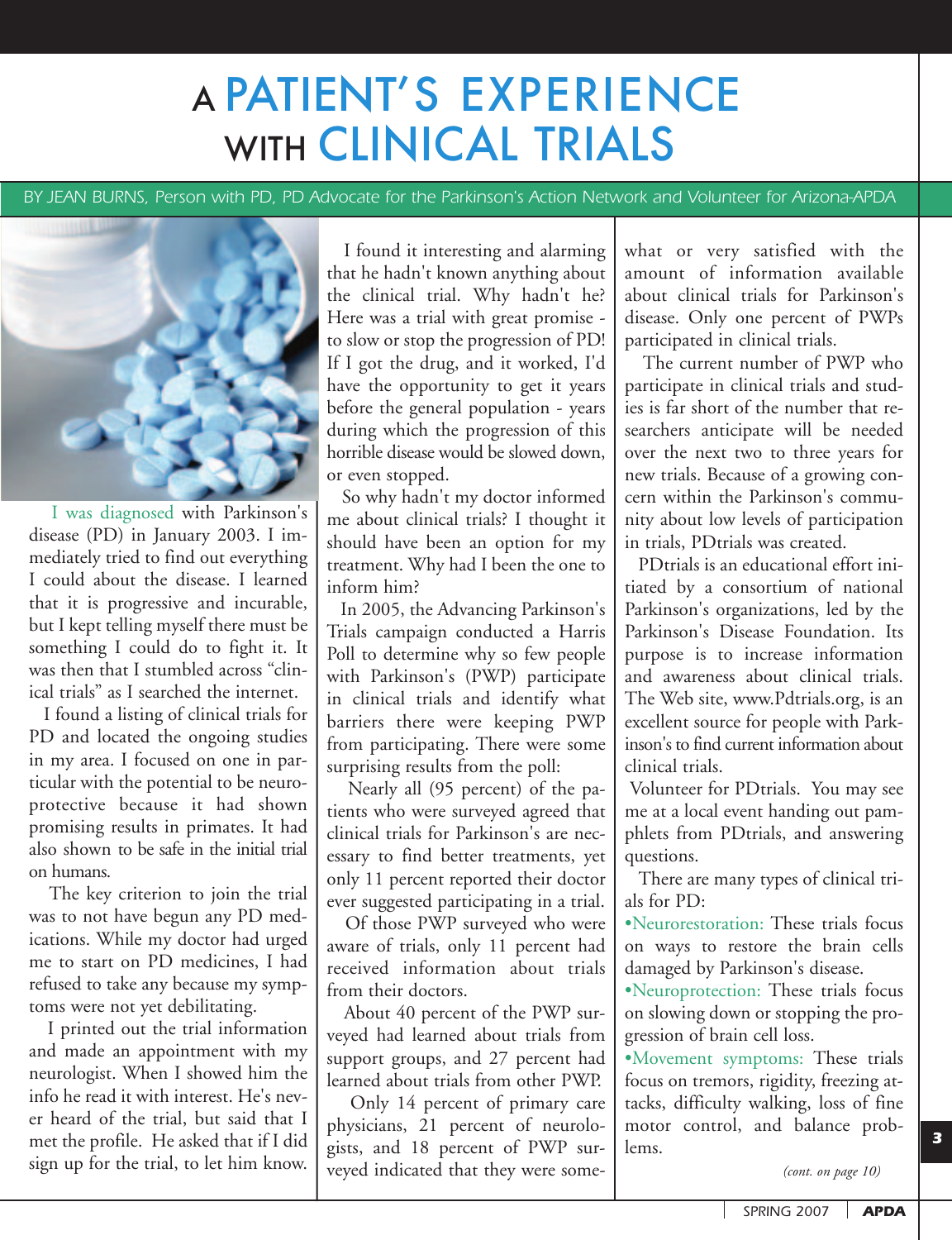### *Questions & Answers*

*BY ENRICO FAZZINI, DO, PhD Assoc. Prof. Neurology New York University, New York, NY, University of Nevada, Las Vegas, NV, N.Y. Institute of Technology, Old Westbury, NY.*

**Q:** Six years ago I was diagnosed with Parkinson's disease. Currently I am taking Requip 4 mg, Sinemet 25/100 and Comtan 200 mg four times a day. At night before bed I take one Sinemet 50/200 and one Comtan 200 mg. Recently I have experienced shortness of breath and difficulty breathing during "off" episodes. I am unable to move at this time. What should I do?

A: During your "off" episodes your muscles become rigid. This includes the muscles of your chest wall. You may experience restricted breathing when this occurs. You need to do one of the following: take your doses closer together, increase the Requip, add another medication such as selegiline or rasagiline, and/or pay strict attention to the timing of your meals and doses. Consult your doctor for the best option considering your specific medical history.

**Q:** I am an 82 year old retired physician who has been diagnosed with Parkinson's disease now for the past five years. Up until last July my symptoms were relatively mild, but suddenly in late July the symptoms became severe and progressive. My neurologist tried several different combinations and dosages of medications, but none seems to be very helpful. I received your winter newsletter this past week and read it thoroughly and found it most interesting. My neurologist has me on Stalevo 100 mgm six times a day: 7 am, 9:30 a.m., noon, 2:30 p.m., 5

p.m., and 7:30 p.m. If I am awake during the midnight period, he has me take Sinemet 25/100. One of your articles says that some cases require as often as three hour dosages. I am taking a Stalevo every 21/2 hours. So, does my dosage seem too close together? I have mild nausea, which I attribute to the dopamine in the medication. My most troublesome symptom is twitching of my left leg - this may last for a long period. My question is this: since my last dose of Stalevo is 7:30 p.m. and my first dose is 7 a.m., there is a gap in medications of almost 12 hours. Surely this causes a low level of medication during the night. It seems that the dosage should be spread out more evenly for the 24 hour period. I would appreciate your comment on this.

**A:** Neurotransmitters and hormones peak in the morning upon awakening and slowly decrease during the day. Sleep has a rejuvenative effect on your brain. Medications are dosed in such a way as to mimic what occurs naturally. Medications help you to move and you should have this benefit during the day when you are active. Excess medication may lead to insomnia, excessive dreaming and even hallucinations and we, therefore, want to avoid dosing late at night. In other words, it is common to take Parkinson's disease medications during the day and to avoid taking them from the evening until the next morning.

**Q:** My brother has Parkinson's. So far the only noticeable sign to me is his slowness of movement. He is under doctor's care. My question is: Is it possible for PD to cause extreme leg pain? My brother has this when he walks or stands for any length of time. He was in the past told it was not related to PD, however, the pain is increasing, and there are no answers as to what it could be. He just finished extensive testing with all kinds of specialists at Lahey Clinic in Massachusetts. In the end, they simply said they have no idea what is wrong with him. The only thing he is aware of is that one of his protein counts is extremely low. He is now going to have that tested.

**A:** Leg cramps are extremely common in patients with Parkinson's disease and often occur on the same side where the Parkinson's disease symptoms started. Young patients (onset less than 50 years old) are especially vulnerable. The cramps consist of the big toe turning up, the little toes turning down and the entire foot turning inward. The cramps may occur during times when medications wear off, but can also occur when the medications are working too much. Attempts must be made to stabilize the medications (start or increase dopamine agonists, take less immediate-release Sinemet, add Comtan, rasagiline/selegiline, controlled-release Sinemet and add anticholinergics and/or benzodiazepines. Botox/Myobloc injections may also help.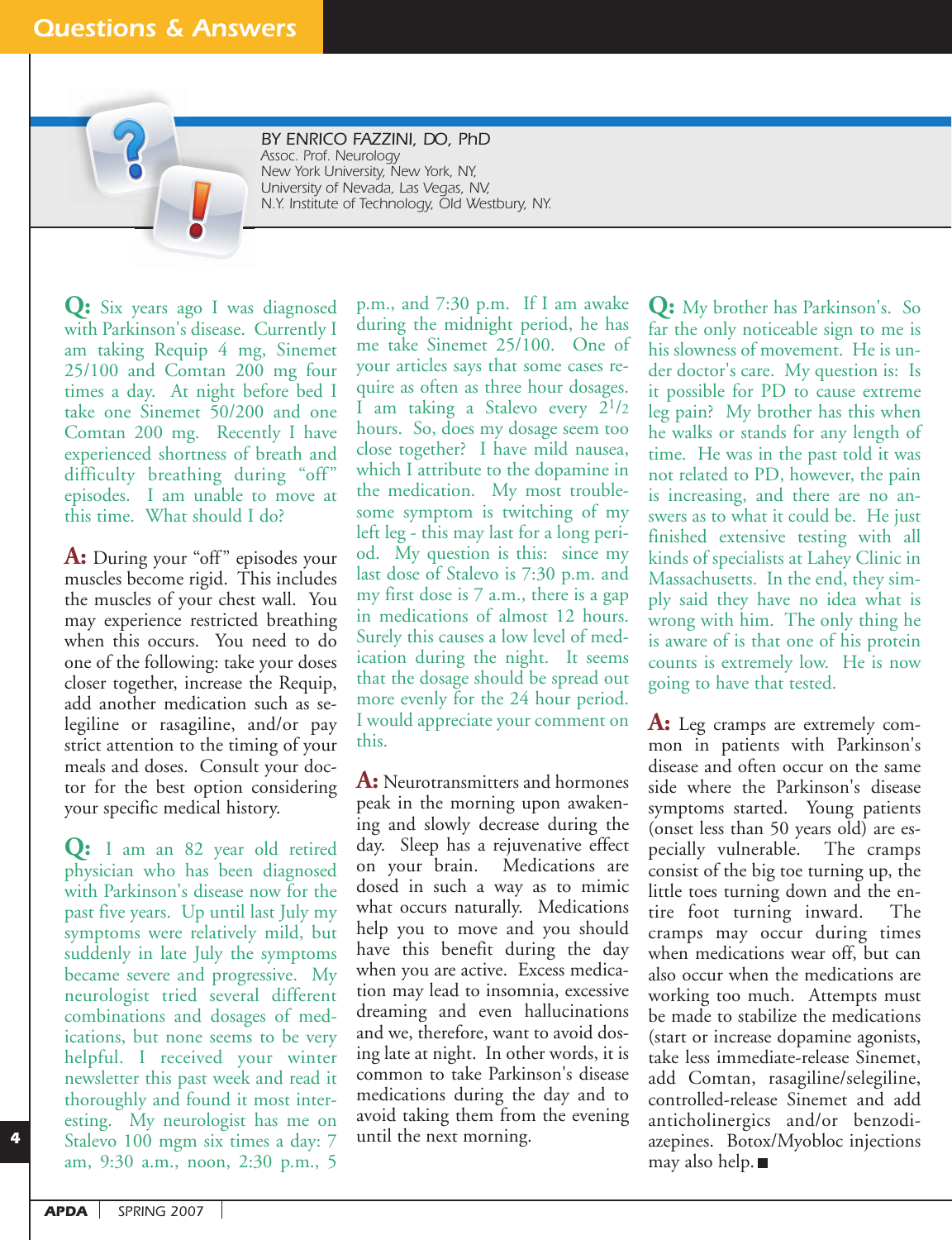me.

*of the hundreds of volunteers and staff who work daily to help ease the burden and find a cure for millions of persons with Parkinson's and their caregivers across the United States.*

> **Red Star - PAORECO** Blue Star - Consortun

*F.Y.I.*

# The VA's **Commitment** to Veterans with Parkinson's **Disease**

*BY REBECCA MARTINE, APRN, CS, BC Chairperson, National VA PD Consortium Associate Director of Education, Philadelphia PADRECC*



torship, and training. The Consortium is currently composed of more than 225 members, including physicians, nurses, pharmacists, social workers, physical and occupational therapists, and other allied health professionals. Membership is free and encouraged for all VA providers. The Consortium Center Network was subsequently launched in 2006 as a means to broaden the impact of the PADRECC mission. These 41 designated Centers grant veterans convenient access to specialized movement disorder services by spanning the length of the country. The PADRECCs and Consortium Centers now create a hub and spoke model of care that is highly innovative and effective. All veterans enrolled in the VA Healthcare System are eligible for services at a PADRECC or Consortium Center. Additional information on these programs, including directions on how to obtain an appointment, can be found at www.parkinsons.va.gov or by calling 1-800-949-1001 x2749. ■

#### PADRECC Coordinating Centers: 215-823-5800 x2238 415-221-2485 Consortium Coordinating Center: 215-823-5800 x2238

*Ed. note: APDA makes its educational materials available free of charge at all PADRECC centers.*

## Pergolide Withdrawn From US Drug Market

Pergolide (Permax®and generic)is being voluntarily withdrawn in the United States because of concerns that heart valve disease may result from long-term use of the drug. This announcement was made by the United States Food and Drug Administration (FDA)on March 29, 2007.This withdrawalwill be gradual, allowing patients and physicians to switch patients to another treatment.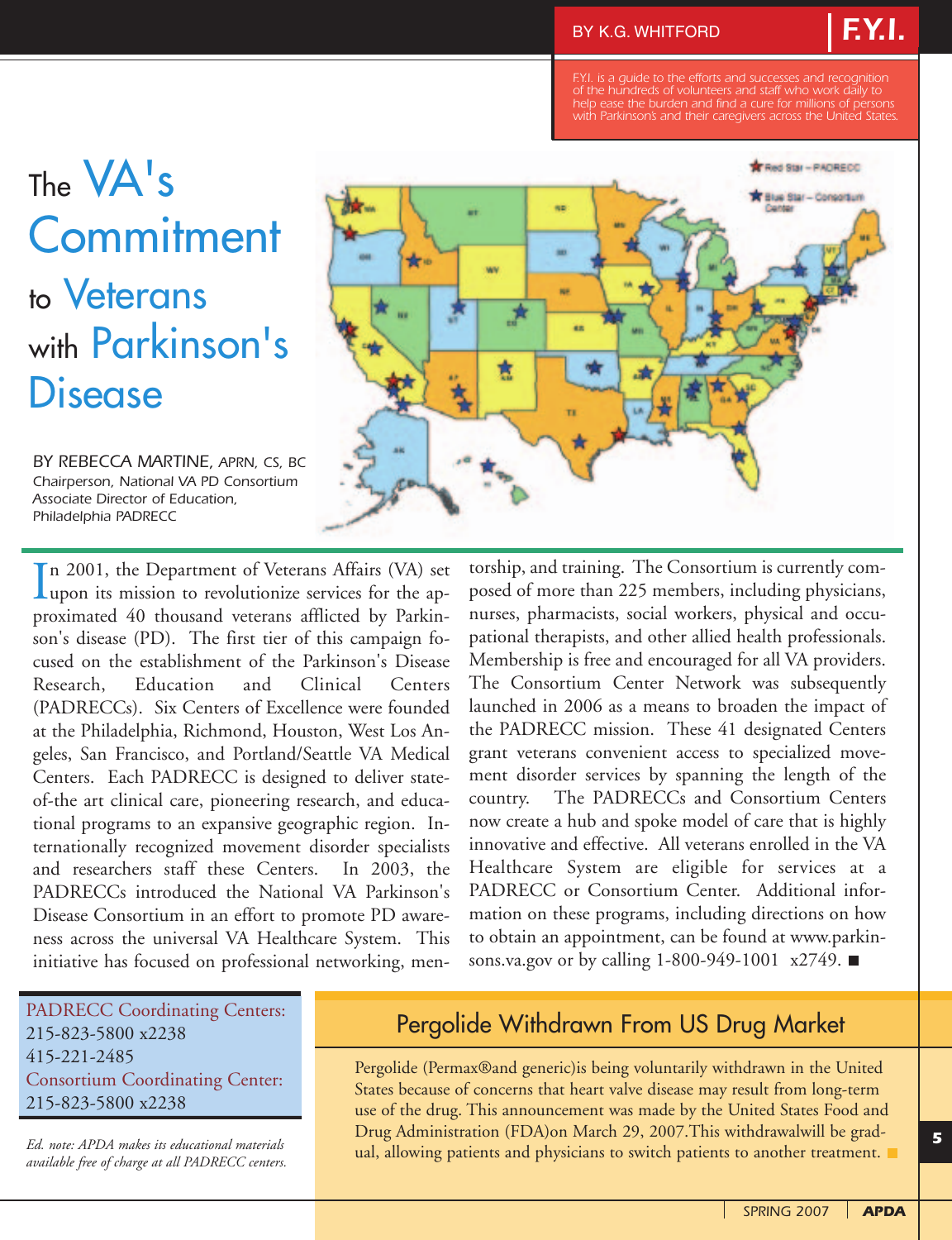# **F.Y.I.**



When ground was broken for the Lou Ruvo Brain Institute in Las Vegas recently, APDA executive director Joel

Gerstel was among the invited dignitaries including the governor and former governor of Nevada, congress-



*APDA executive director, Joel Gerstel, had a moment to chat with world-renowned architect Frank Gehry at the Las Vegas groundbreaking.*

men, councilmen and **Las Vegas** Mayor Oscar Goodman.

The worldrenowned architect Frank Gehry designed the \$50 million facility focusing on research and treatment of

Alzheimer's, Huntington's and Parkinson's diseases, ALS<br>and management diseaders and will be the name have als and memory disorders, and will be the new home of<br>APDA's Las Vegas Information & Referral Center when APDA's Las Vegas Information & Referral Center when completed in 2009. Dr. Zaven Khachaturian, a leading Alzheimer's authority, will head the Institute, which includes a medical advisory board that includes Nobel Laureate, Dr. Paul Greengard, of the Rockefeller Institute, and Dr. Ronald Peterson of the Mayo Clinic, who cared for former president, Ronald Reagan during his last years.  $\cdot$ imer's. nd memory dis

Gehry, whose iconic designs have been described as, "not being able to be ignored - applauded or derided - but not ignored," worked 11 months before presenting his rendering of the 60,000 square foot multi-functional building last year.

The concept of a center for scientific research began a dozen years ago at a dinner to honor Las Vegas businessman and philanthropist Larry Ruvo's dad, Lou Ruvo, who died of Alzheimer's, and has evolved into one of the city's largest fundraisers. years a<br>Ind phil:<br>If Alzhe:<br>IN THE<br>NORTH **nd phila**<br>of Alzheii<br>**t fundrai**<br>IN THE<br>**NORTH** 



*6*

Science Daily (SD) recently reported on the work of Subhojit Roy, MD, PhD, a neuropathologist and research

associate at the **University of Pennsylvania**, and APDA 2006 post-doctoral grant recipient. Dr. Roy's novel videoimaging system has allowed

researchers at the university to observe the transport of the protein alpha-Synucelin moving along axons, important in the understanding of PD. According to SD, "Understanding this process of axonal transport is important for studying many neurodegenerative diseases." In 1990, APDA funded research led to the discovery of alpha-Synucelin at the Robert Wood Johnson Medical Center, New Brunswick, N. J.

Teams from 10 schools across **Long Island**, N.Y. participated in Mattituck (N.J.) High School's varsity APDA funded research led to the discovery of alpha-<br>Synucelin at the Robert Wood Johnson Medical Center,<br>New Brunswick, N. J.<br>Teams from 10 schools across **Long Island**, N.Y. par-<br>ticipated in Mattituck (N.J.) High School' nament" recently. Coach John Roslak has been sponsoring the event for several years and – with his mom, who had PD and is the annual walk-a-thon's top fundraiser,  $$ has raised thousands of dollars for PD research. **NORTAL EXECUTE:**<br> **NORTAL EXECUTE:**<br> **NORTAL EXECUTE:**<br> **NORTAL EXECUTE:**<br> **NORTAL EXECUTE:**<br> **NORTAL EXECUTE:** 

## IN THE **EAST**

Linda O'Connor, Cedars-Sinai Medical Center **(Los Angeles)** I&R coordinator was featured in an inter-

view about serving PD patients in nail salons. Linda's **EAST** Linda O'Connor, Cedars-Sinai<br> **EAST** Medical Center (Los Angeles) I&R<br>
coordinator was featured in an inter-<br>
view about serving PD patients in nail salons. Linda's<br>
hands-on advice appeared in "Nailpro" magazine's ary article, "What You Should Know About Parkinson's Disease to Best Serve Your Clients". **EAST**<br> **EAST**<br> *N* about<br> **ds-on advarticle, "** 

The biggest question for those attending the **Seattle** Chapter's fifth annual Magic of Hope auction/dinner was which of the many items to bid on. On the auctioneers block at the St. Demetrios Orthodox Greek Church was everything from a seven-day cruise to a night patrolling Seattle with the Police K-9 Division, with a country club golfing day, a three-day resort getaway, and a private wine/hors d'oeuvres tasting for 45 of your closest friends.

## IN THE **MIDWEST**

A University of Wisconsin, Madison, theatre class and Lee Silvers Voice Therapy therapist Sherri Sleazy have worked

together to produce 'Parkinson's Playhouse," a two-act play addressing the communications problems faced by PD patients. Coordinator Jessica Hahn is seeking funding to have the two-hour, "no-holds-barred" production, which includes an audience-participation discussion, videotaped and converted to a DVD. After its successful first night at the university, there is discussion of taking it on the road throughout the state.  $\blacksquare$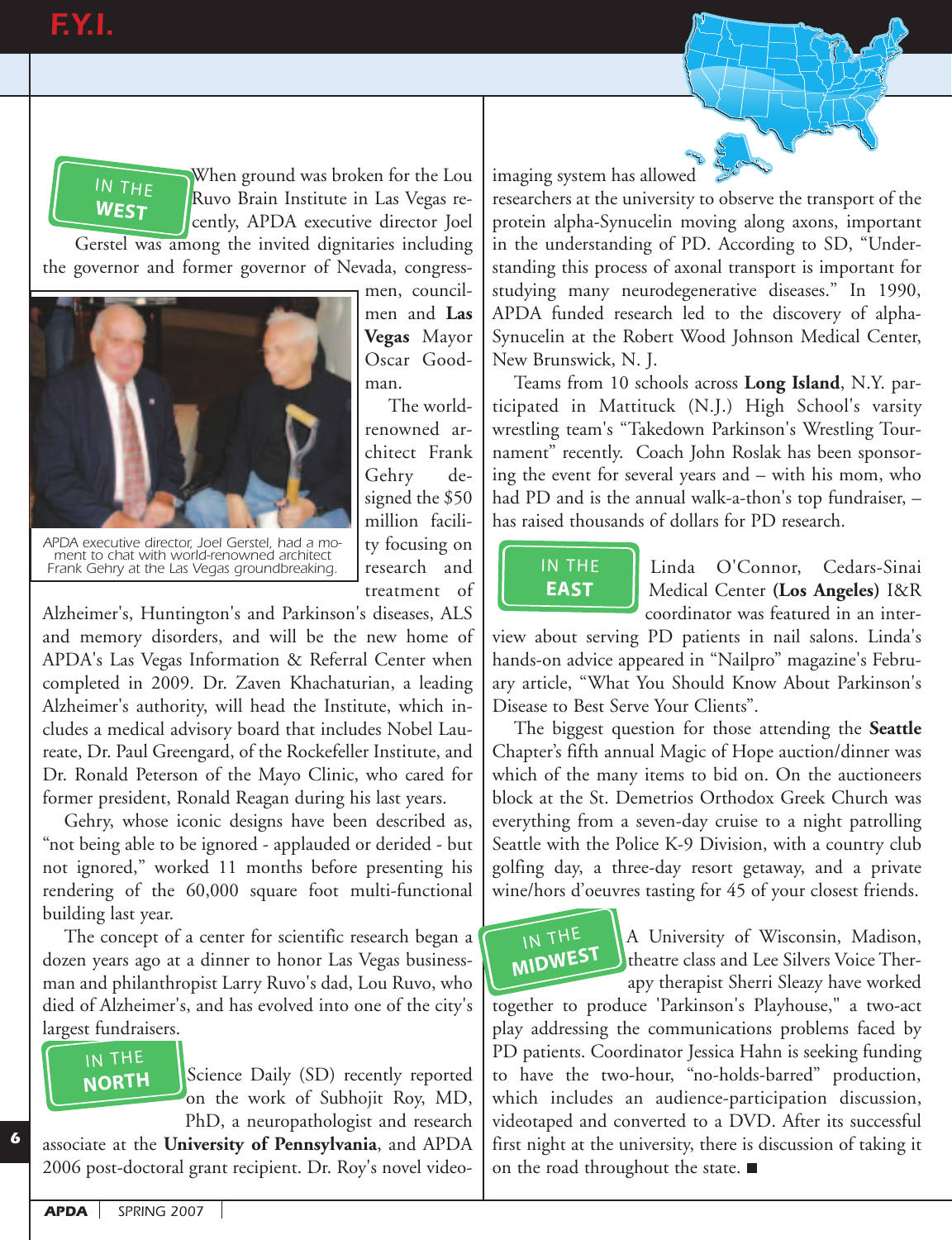### APDA OPENS NATIONAL CENTER FOR YOUNG ONSET

Because of the growth and identified needs of the young onset Parkinson's disease (PD) patients, the American Parkinson Disease Association (APDA) has created a national young onset center at Glenbrook Hospital, Glenview, Illinois, to increase national awareness of the many services available to the younger PD population. Julie Sacks, MSW, LCSW, is the director.

APDA opened the country's first Young Onset Information & Referral (I&R) Center in 1991 in Santa Maria, Calif. Arlette Johnson, a Parkinson's patient, served as its coordinator

until her retirement four years later. During that time, she initiated programs and services specifically for younger PD patients and their families including the first dedicated PD young onset Web site. In 1994, the center was relocated at Glenbrook Hospital and named the Arlette Johnson APDA Young Onset I&R Center with Michael Rezak, MD, PhD, its medical director and Susan Reese, RN, LCSW, its part-time coordinator.

Dr. Rezak, who is the director of the Movement Disorders Center and Functional Neurosurgery Program at Evanston Northwestern

Healthcare, will serve as the new center's medical director.

Ms. Sacks has extensive clinical and administrative experience as a social worker and has successfully developed programs and support for their growth. She also brings experience in advertising and marketing and will use both with current technology to increase awareness of PD and its effects on younger people. She has supervised master's level social workers and has the professional experience to understand and support the psychosocial challenges young people with PD may  $face.$ 





#### A MESSAGE FROM THE APDA NATIONAL YOUNG ONSET CENTER DIRECTOR

It is my pleasure to join APDA as the director of the new Young Onset Center.

I have a somewhat unusual combination of education, training and experience, all of which have prepared me for exactly this role. I am a Licensed Clinical Social Worker with more than 10 years experience working with individuals of all ages and their families. Before receiving my Master of Social Work degree, I earned a Bachelor of Arts degree in communications and worked in advertising and marketing for eight years.

My professional experience will be helpful in identifying and understanding the particular concerns young people with PD face and also in developing new programs and services that will address those needs. It is my objective that every person who receives a young onset PD diagnosis will at the same time be told about our Center and leave the physician's office knowing he or she is not alone.

Please keep in mind that anyone, anywhere is encouraged to contact us. If we are not the appropriate place, we will connect you with the APDA Information & Referral Center in your region. In fact, that is one of our center's primary functions - to connect people with local resources.

I'm looking forward to your call. Julie Sacks, MSW, LCSW

877-223-3801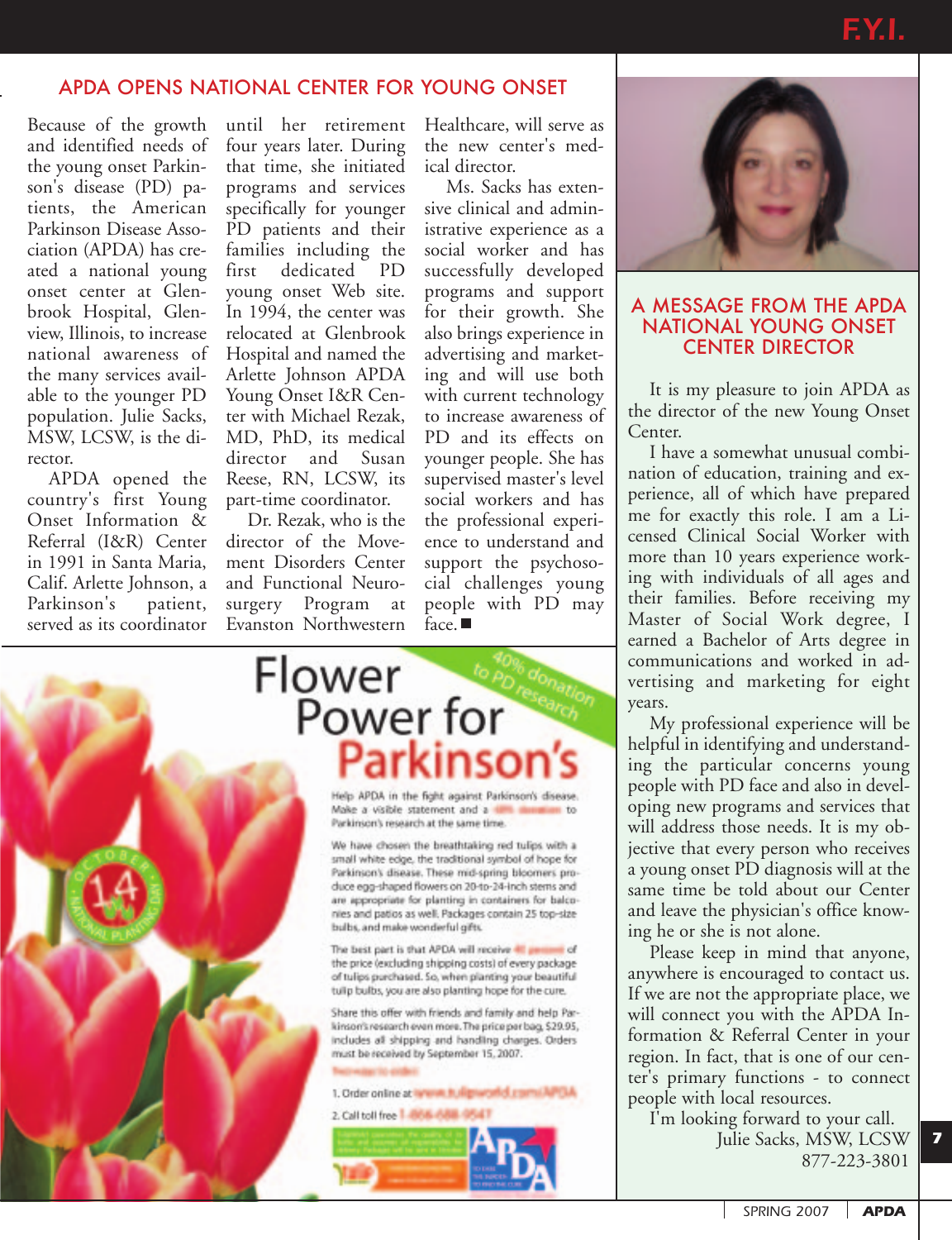## LONG TERM CARE IS A CONCERN OF PD PATIENTS

While there are many technical definitions, long-term care is basically the help needed to get through the day for an extended period of time – months and even years. It can include skilled medical care but more often involves help with daily activities such as walking, toileting, bathing, eating and dressing.

Long-term care can be given at home, in the community, in congregate settings, and in nursing homes, and more than 40 percent of people receiving such care in this country are under age 65. Americans spend more than \$123 billion each year in formal long-term care, a number that is increasing by \$2.6 billion every year.

Today, publicly available options for funding long-term care for Parkinson's disease patients are severely limited. Very few private health insurance plans cover it and Medicare does not cover most nursing-home stays and pays less than 2 percent of long-term care expenses. Medicaid is part of the welfare system, and is only available after spending down your assets to state-required levels.

For information about long-term care insurance available for patients with Parkinson's disease diagnosis contact **apda@apdaparkinson.org**.

### TWO NEW CENTERS BRING I&R NETWORK TO 62

APDA's Information & Referral Center network grew to 62 centers recently with the opening of newcenters at the University of Kentucky (UK) School of Medicine, Lexington, and the University of Texas Health Center, Tyler. John Slevin, MD, director of the UK school's movement disorder clinic, is the medical director, and Renee Wagner, RN, is the coordinator. The Texas center is being directed by George Plotkin, MD, PhD, with Kelly Pierson, a clinical trial research specialist, coordinator.

In St. Louis, Deborah Guyer, a certified speech pathologist and former APDA St. Louis chapter member, has replaced Jan Meyers as I&R Center coordinator at Washington University.



# IS FOR AWARENESS IN THE APDA ALPHABET

If there are people unaware of the challenges and heartaches that Parkinson's disease brings to a family, it is not the fault of APDA chapters, I&R centers, support groups and volunteers.

Parkinson's Disease Awareness Month was filled with APDA activities from coast to coast, from Maine's fifth annual Parkinson's Awareness Conference in South Portland to a 5K walk and fun run in San Diego.

Connecticut 's Lunch & Lecture Series featured "The Ten Commandments of Coping with Parkinson's Dis-



*What a difference a year makes. Georgia coordinator Mary Louise Weeks believes strongly in taking her child to work, making Charlotte Louise Weeks probably the youngest person to have had two visits with a governor before her first birthday.*

ease," and "Parkinson Disease Management & Research Update" with lunch in between.

Seven governors proclaimed April Parkinson's Awareness Month in their states: Mike Beebe (Ark.); Edward Rendell (Pa.); Jodi Rell (Conn.); Charlie Crist (Fla.); George Perdue (Ga.); Deval Patrick (Mass.) and Tim Pawlenty (Minn.). Chicago (Ill.) Mayor Richard Daly, Tulsa (Okla.) Mayor Kathy Taylo, and Little Rock (Ark.) Mayor Jim Dayley issued city proclamations. In addition dozens of townships, boroughs, and congressional proclamations across the country were issued and reported in local media.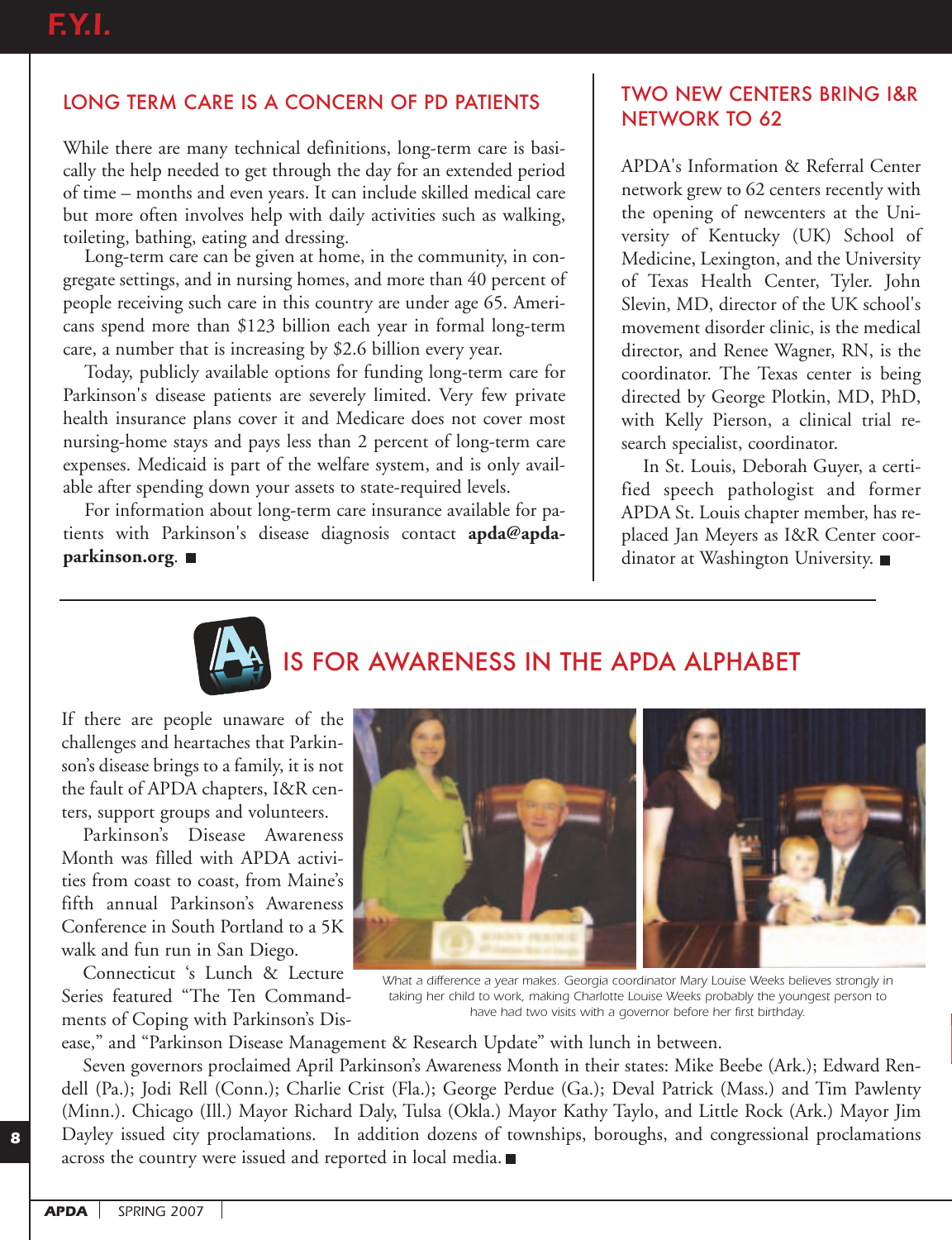# THE DIRECTION OF PARKINSON'S DISEASE RESEARCH

*BY JACOB SAGE, MD, DIRECTOR, APDA CENTER FOR ADVANCED PARKINSON'S RESEARCH UMDNJ-RWJMS NEW BRUNSWICK, NJ*

The last decade in Parkinson's<br>disease (PD) research has<br>seen a major shift in emphasis<br>from the study of ways to ameliorate disease (PD) research has seen a major shift in emphasis symptoms toward ways in which to protect neurons from early death. In order to protect neurons we must first understand what are the causes of cell death in Parkinson's disease.

There are two major candidates for this causative role, genetic factors and perhaps environmental factors.

Genetic factors are so far more firmly established as causes contributing to the onset of Parkinson's disease. To date there are mutations in five genes that are known to be associated with PD. These genes are alpha synuclein, Parkins, PINK 1, DJ-1, and LRRK-2.

Mutations in these genes, however, account for only a small number of patients and we must find other factors that play a role in the majority of patients.

It is likely that the most important gene found so far is the alpha synuclein gene. When one looks under the microscope at the brains of patients with Parkinson's disease, the hallmark of the pathology is a cell

marker called the Lewy body. These Lewy bodies contain large amounts of the protein called alpha-synuclein even in patients who do not have a mutation in the alpha synuclein gene. It looks as if aggregates or clumps of alpha-synclein (termed protofibrils) may be toxic and responsible for cell death in Parkinson's disease. Parkinson's disease can therefore be considered a synucleinopathy, that is a disease of abnormal accumulation of alpha synuclein in the brain. This accumulation appears to the central defect that causes Parkinson's disease in most patients. Looking at ways to decrease alpha synuclein protofibrils in PD patients may be the key to neuroprotection and to slowing the progression of the disease.

A number of different mechanisms may be playing a role in cell degeneration by affecting alpha-synuclein.

**1.** There is a mechanism of cell degeneration that has been described as "programmed cell death," also called apoptosis. Aggregates of alpha-synuclein directly and indirectly increase cell death by apoptosis. By using drugs that interrupt the pathway that leads to this type of cell death, we might be able to achieve neuroprotection.

**2.**The parts of cells called mitochondria (which produce the energy to drive the cell) have decreased activity in the brains of patients with Parkinson's disease. The specific part of the mitochondria that is affected is called complex I. Decreased activity of mitochondria leads to increased aggregates of alpha synuclein and thereby increases cell death rates by apoptosis. Drugs that can increase complex I activity may slow the progression of Parkinson's disease by keeping the energy metabolism at a normal rate. They are the basis for directing new treatments.

**3.** Biochemical reactions called oxidation reactions have been shown to increase the rate of cell death by causing increased aggregation of alpha synuclein in the parts of the brain involved in Parkinson's disease. Drugs that reverse or slow these oxidation reactions may therefore slow the progression of the disease. Such drugs (called antioxidants) are available but so far none has been proven effective in slowing the progression of disease. *(cont. on page 10)*

## APDA Is America's Largest Grass Roots PD Organization

APDA is the country's largest grass roots organization serving the Parkinson's community. It is a 501©(3) not-forprofit organization and receives no governmental or public funding. Each year APDA contributes more than \$2.5 million for research and more than \$2.5 million for direct patient and caregiver support through the generous support of individual and corporate donations. You can be a partner in easing the burden and finding a cure with a tax-deductible gift to the American Parkinson Disease Association, Inc. Call 1-800-223-2732 for details.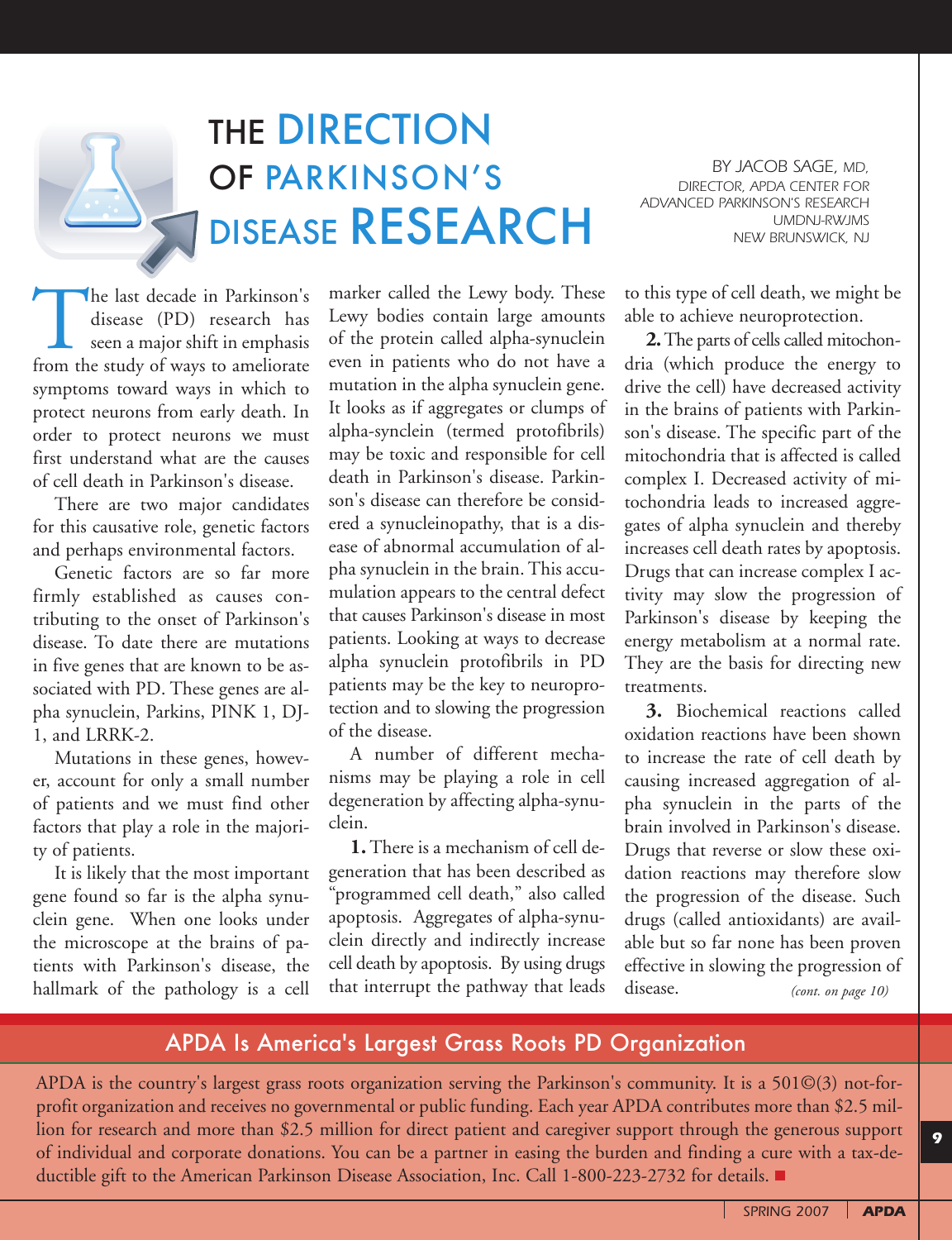#### THE DIRECTION OF PARKINSON DISEASE RESEARCH (cont. from pg 9) **A PATIENT'S EXPERIENCE**

**4.** There are increased deposits of iron in the brains of patients with Parkinson's disease. Heavy metals are known to increase the aggregation of alpha-synuclein. Finding ways to decrease brain iron deposition, therefore, may slow the cell death rate.

**5.** Dopamine itself may increase aggregation of alpha-synuclein and, therefore, finding more effective ways to increase dopamine levels in the brain may be helpful in slowing disease progression. Researchers are beginning to focus on the fact that PD is not just a disease of the dopamine system of neurons but is a widespread disease involving many neuronal groups and systems in the brain. Clinicians have been acutely aware of this fact from the beginning. Patients with PD not only have motor difficulties but also may have significant problems with depression, concentration, and other cognitive functions such as decision making processes, constipation, autonomic functioning in areas as wide apart as blood pressure control and sexual function, skin changes, sleep and more. The emphasis, therefore, is now shifting to finding causes of cell death in general and not just looking at cell death in dopamine producing neurons. Some of the other gene mutations listed above may play a part



in a more widespread role of keeping cells alive or causing them to die. There is some evidence for example that the DJ-1 gene may be crucial in keeping cells from entering the death pathway (apoptosis) and mutations in the gene may some how facilitate entry into the cell death pathway and in this way may contribute to the onset of PD. How might this knowledge of gene mutations be put to use in treating PD? Recall that genes produce proteins and abnormal genes produce abnormal proteins which may influence events in many cell in the brain. Even if we are unable to fix the gene defect itself, we might be able to use drugs or other strategies to counter-effect the abnormal protein. For example, if the effect of an abnormal protein were to decrease energy efficiency in brain cells, we could possible devise ways to get around the defect and increase energy metabolism and thereby keep those cell alive. In fact, one possible use of stem cells might be to provide agents that bathe brain cells with the necessary growth factors to keep them alive. This strategy would have a more generalized beneficial effect than would the strategy of merely providing cell replacement for cells already lost. Based on some of the arguments presented here, there are several neuroprotection studies currently in progress and more being planned. These studies enroll patients in the early stages of disease but if successful they will undoubtedly help all patients with PD. ■

*Adapted from the Summer 2006 Newsletter of the APDA New Brunswick, NJ I&R Center Newsletter.*

#### *(cont. from pg 3)*

•Non-movement symptoms: These fatigue, depression, difficulty in speaking, and loss of facial expression, vision changes, and a diminished sense of smell.

•Genetic: These trials investigate possible hereditary connections to the disease and often take place over long periods of time.

There are always new clinical trials starting. If you check www.Pdtrials.org and don't find one today that is a match for you, check back in a couple of months. There may be something new by then. Don't give up! Remember that no new treatment (and no cure) will be available until it has completed clinical trials. Please consider joining one.

My own clinical trial story unfortunately ended in disappointment. After having participated for two years, the trial was abruptly halted because it had failed. The people who got the drug actually deteriorated slightly faster than the people on the placebo! (I learned that, I had received the lowest dose of the drug rather than the placebo.)

These results illustrate there is no guarantee about positive results when you join a clinical trial. Even though I had done extensive research prior to joining the trial, learning the drug had shown great promise-it failed.

Regardless of the trial's failure, I am philosophical about my participation. If the drug had worked as hoped, I'd have been jubilant, as would have been my comrades in the trial. As it turned out, I was glad I had been taking the lowest dose. In the end, the experience won't keep me from joining future trials. I'll do the same extensive research and take my chances.

I hope to see you soon to talk to you about PDtrials. ■

*Adapted from the APDA Arizona Chapter Winter Newsletter, January 2007*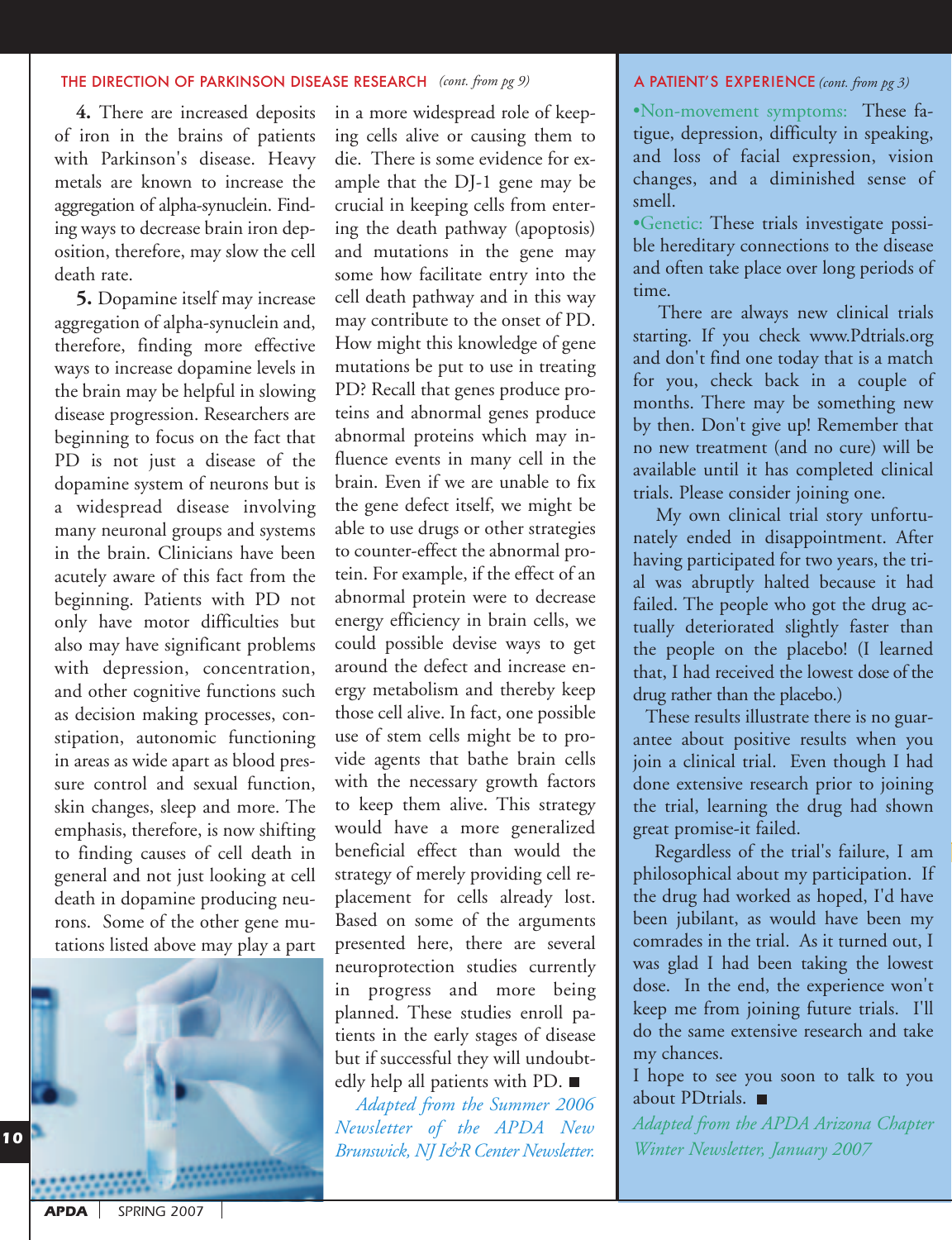

# **METRONOME THERAPY**-AN EFFECTIVE TREATMENT TOOL FOR PARKINSON'S PATIENTS

*BY KRISTINE BROWN, HealthSouth Rehabilitation Hospital of Southern Arizona, Tucson, Arizona*

Interactive Metronome Therapy (IM) is a new technology used as a treatment tool for Parkinson's patients, but it is actually based on an old concept - the metronome. For any of you who have ever played piano, you know that the metronome is a device used to keep time-tick-tock, ticktock… if you think about it, doing the same task over and over again at a perfectly consistent interval requires a lot of concentration and energy. With Interactive Metronome therapy, a Parkinson's patient is trained to do just that - to keep time by performing repetitive tasks such as clapping their hands or stomping their foot at regular intervals. The IM signals the patients with a cowbell-like ring to let them know if they are either falling behind or going too fast in their task. While these tasks might appear simplistic, the Interactive Metronome measures accuracy down to the millisecond and it is surprising how challenging it really is to achieve a perfect score!

The goal of Interactive Metronome therapy is to improve symptoms of Parkinson's patients struggling with issues such as rate of processing, attention, impulsivity, speech, and cognition. There appears to be a positive correlation between the increased accuracy of patients in their IM therapy sessions and their improved Parkinson's symptoms.

Michael Lobell, MD, a Tucson physician and Parkinson's patient currently undergoing IM therapy, attests to its efficacy with diminishing his Parkinson's symptoms. He said, "The reason that I came to HealthSouth initially was for impulsivity. Since I began my speech therapy, my entire outlook has changed. My impulsivity is better and my speech patterns are slower. The Interactive Metronome seems to be an effective and important

tool."

While IM therapy is relatively new, it is gaining popularity worldwide. There are more than 2,000 IM-certified therapists in more than 1,500 clinics, hospitals and universities in the U.S. and abroad. It has also received media attention by the CBS Early Show. CNN News, and US News and World Report. The Interactive Metronome therapy is an option for patients who are seeking new ways to complement their existing treatment regimen without adding new medications.

A typical course of treatment with IM is 10-12 sessions and each session will last approximately one hour.

For further information on where the therapy is available, call 877-994- 6776, ext. 230.

*Adapted from the January 2007 Winter Newsletter of the APDA Arizona Chapter*

#### *(cont. from pg.1)*

have not confirmed that risk. The data on levodopa with or without carbidopa suggest some risk in animal studies, but there were no reported birth defects in newborns in the small number of pregnancies reviewed. Amantadine is the only antiparkinson's medication that has resulted in heart malformations in babies with first trimester exposure. There were no reports of major malformations with the use of Selegiline (Eldepryl) and there are data available so far on the COMT inhibitors.

Women with PD do not have trouble with fertility but can have changes in self-image that lead to social avoidance and difficulty with sexual intimacy. This can lead to decreased pregnancy rates and sexual dysfunction. Women

who do become pregnant must then face the challenge of caring for a child postpartum. The American Parkinson Disease Association offers resources and helpful staff to provide information and support regarding pregnancy and parenting issues related to PD. Establishing a support system and planning are critical to being an effective parent, especially if you have a progressive disease.

It has been noted that women are more likely to develop Parkinson's disease later than men and usually when they are postmenopausal. Basic science research with rats has shown that there is an increase in the slow decline in dopamine producing cells coincident with menopause. Use of hormone replacement in rats that have had their ovaries *(cont. on pg.12)*